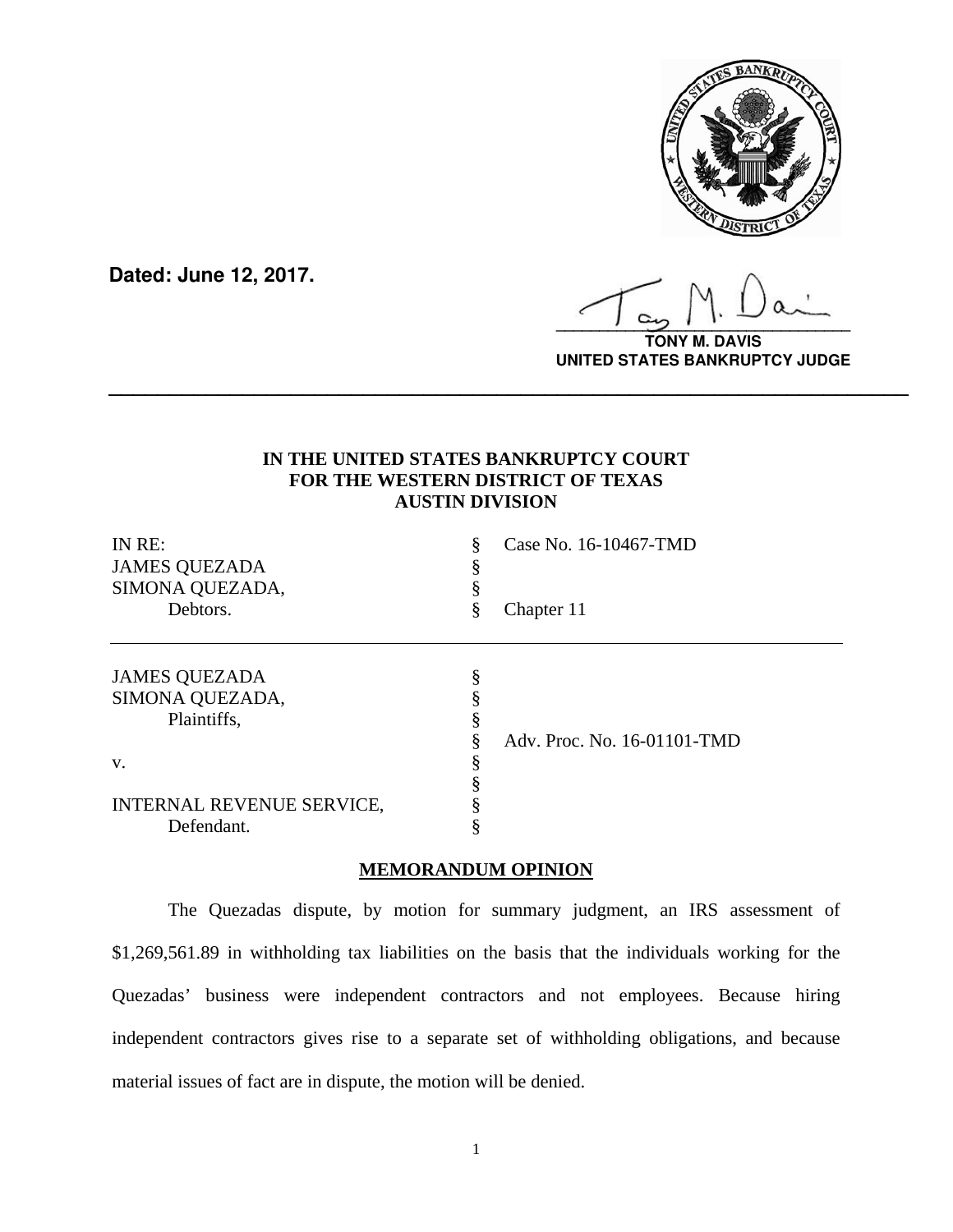### **I. BACKGROUND**

James Quezada<sup>1</sup> works as a bricklayer and operates as Quezada Masonry.<sup>2</sup> General contractors hire Quezada on a contract basis to provide materials and labor for masonry projects.<sup>3</sup> Typically, Quezada supplies the materials and hires contract laborers and subcontractors to perform the labor.<sup>4</sup> From 2005-2008, Quezada filed tax returns, which included Form 1099-Misc., where he reported payments made to subcontractors.<sup>5</sup> Quezada also claimed deductions for these payments on his Form 1040 "Individual Income Tax Return" for each of these years.<sup>6</sup> Although the IRS only challenges tax years 2005-2008, Quezada says he made similar filings, claiming similar deductions, for several years both before 2005 and after  $2008$ .<sup>7</sup>

In September 2008, the IRS began to examine Quezada's 2005 backup withholding liability for the subcontractors.<sup>8</sup> Three years later, it began to examine Quezada's withholding liability for 2006-2008.<sup>9</sup> Over two years after that, in December 2013, the IRS Appeals Officer reported his findings related to these examinations in an Appeals Transmittal and Case Memo, recommending that over \$600,000 be assessed, together with almost \$300,000 of related penalties, because Quezada did not file Form 945 to report backup withholding or pay backup withholding taxes in 2005-2008.<sup>10</sup> In February 2014—more than three years after Quezada filed the returns—the IRS assessed his tax liability for  $2005-2008$ .<sup>11</sup> A year later, in March 2015, the

<sup>&</sup>lt;u>1</u> <sup>1</sup> It is unclear from the current record how involved Simona Quezada was in the business. For ease of reference, the Quezadas will be referred to in the singular except when discussing their joint filings in their bankruptcy case and this adversary proceeding.

Mot. Summ. J., ECF No. 12:3.

<sup>3</sup> Mot. Summ. J., ECF No. 12:3; IRS Resp., ECF No. 15-2.

<sup>4</sup> Mot. Summ. J., ECF No. 12:3; IRS Resp., ECF No. 15-2.

<sup>5</sup> Mot. Summ. J., ECF No. 12:3; IRS Resp., ECF No. 15:2-3.

 $6$  Mot. Summ. J., Ex. P at 3-4, ECF No. 12-17.

 $<sup>7</sup>$  Mot. Summ. J., ECF No. 12:3.</sup>

 $8$  Mot. Summ. J., Ex. E at 4, ECF No. 12-6.

 $9^9$  Mot. Summ. J., Ex. E at 4, ECF No. 12-6.

<sup>10</sup> Mot. Summ. J., Ex. O at 1, ECF No. 12-16.

 $11$  Mot. Summ. J., Ex. E at 5, ECF No. 12-6.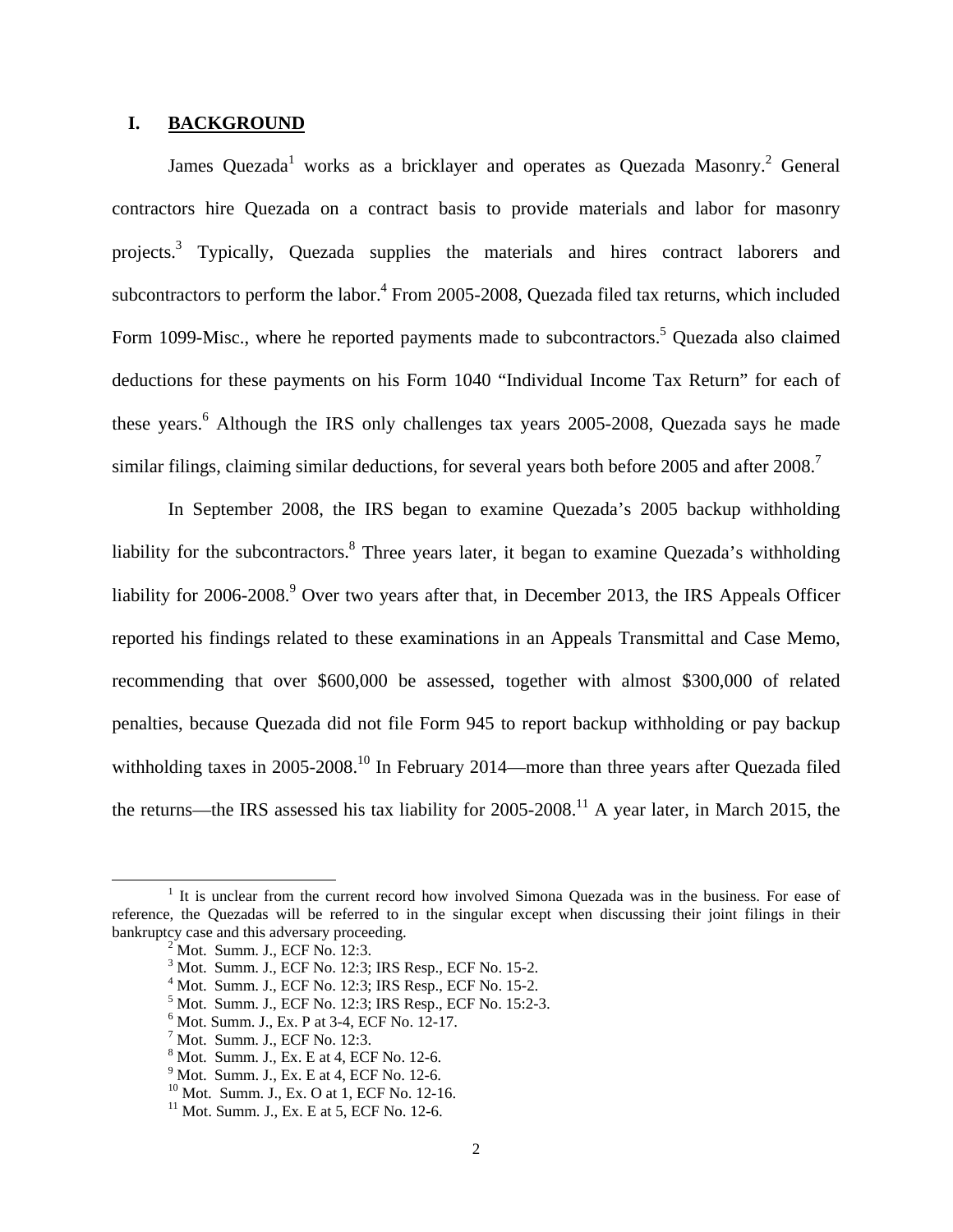IRS sent Quezada a Notice of Determination, concluding that Quezada owed over \$1.2 million, including interest and late payment penalty.<sup>12</sup>

About a year later, the Quezadas filed under chapter 11 of the Bankruptcy Code.<sup>13</sup> Soon after, the IRS filed a \$1,269,561 proof of claim for Quezada's tax liability.<sup>14</sup> In response, the Quezadas filed this adversary proceeding to determine the debt's dischargeability, and for declaratory relief from the taxes listed in the IRS proof of claim.<sup>15</sup>

#### **II. ANALYSIS**

Summary judgment is granted when the moving party shows that there is no genuine issue as to any material fact and is entitled to judgment as a matter of law.<sup>16</sup> During the hearing on the Quezadas' motion for summary judgment, $17$  the parties agreed that fact issues prevented the Court from ruling on all but one issue: does Quezada's failure to file Form 945 mean the IRS has unlimited time to assess withholding tax liability under the tolling provisions of 26 U.S.C. section  $6501(c)(3)$ ?

#### **A. Employers of Independent Contractors still have withholding duties.**

For purposes of the summary judgment motion, the IRS did not contest that Quezada Masonry hired its payees as independent contractors, and not as employees.<sup>18</sup> And while employers must withhold various amounts from payments made to employees,<sup>19</sup> an employer is not generally required to withhold federal taxes on payments to independent contractors.<sup>20</sup> But if an independent contractor fails to provide a taxpayer identification number ("TIN") to the IRS,

 <sup>12</sup> Mot. Summ. J., Ex. P at 3, ECF No. 12-17.

<sup>&</sup>lt;sup>13</sup> *In re Quezada*, 16-10467 (filed Apr. 21, 2016).<br><sup>14</sup> Mot. Summ. J., Ex. F at 2, ECF No. 12-8.

<sup>15</sup> Compl., ECF No. 1.

<sup>&</sup>lt;sup>16</sup> FED. R. BANKR. P. 7056 (applying FED. R. CIV. P. 56 in adversary proceedings). <sup>17</sup> Mot. Summ. J. Hr'g, Apr. 5, 2017.

<sup>18</sup> Mot. Summ. J., ECF No. 12:3; IRS Resp., ECF No. 15:2-3.

<sup>19</sup> Mot. Summ. J., Ex. L at 7, ECF No. 12-13 (IRS Pub 15-A).

 $^{20}$  Mot. Summ. J., Ex. L at 7, ECF No. 12-13 (IRS Pub 15-A).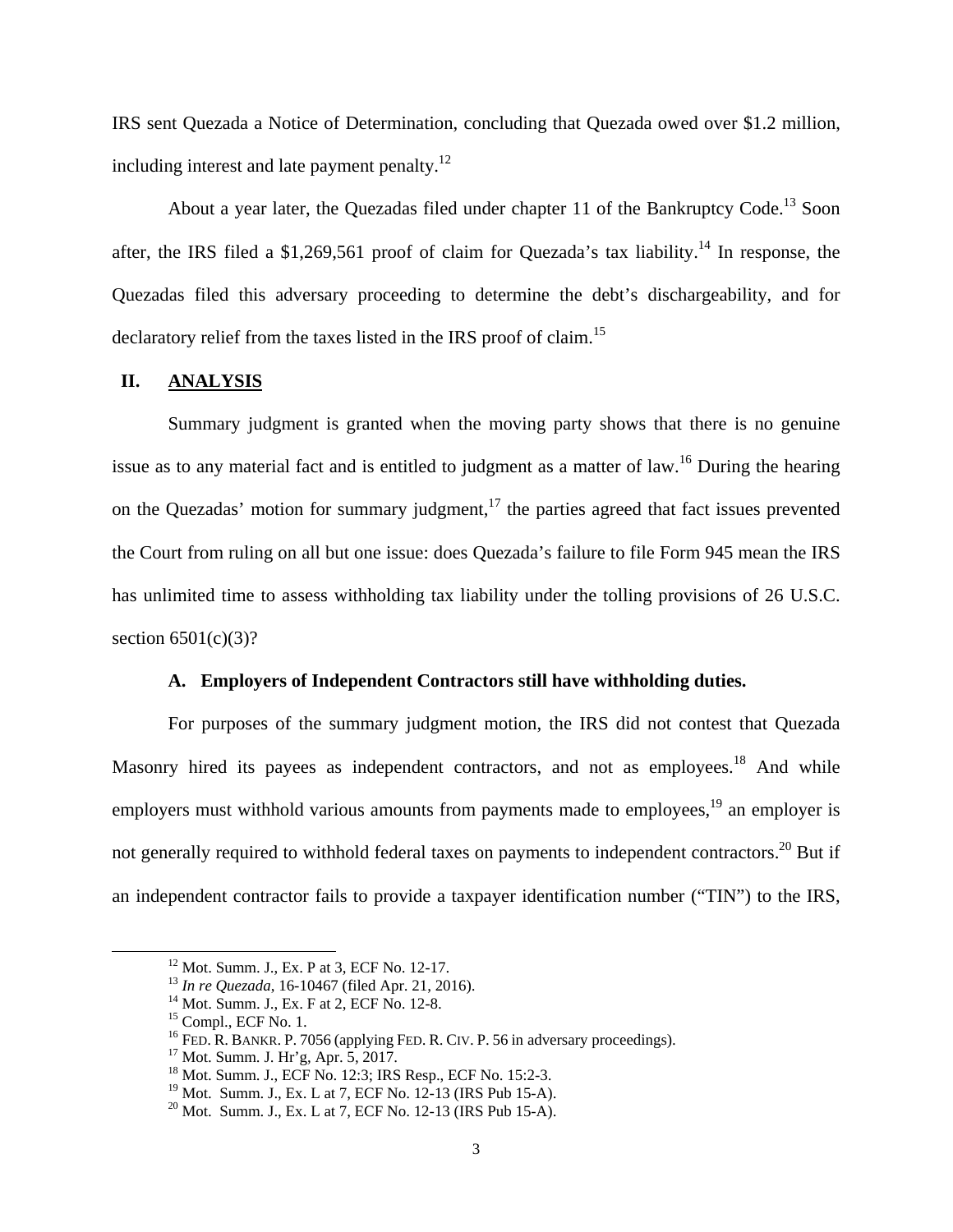the employer is required to withhold  $28\%$  of certain taxable payments.<sup>21</sup> Employers are required to report this "backup withholding" on Form  $945.^{22}$ 

However, even if an employer fails to withhold the taxes, and does not file Form 945, the employer can still avoid liability as long as it can be shown that the independent contractor reported and paid taxes on the payments.<sup>23</sup> The employer complies with this requirement by obtaining a Form 4669 "Statement of Payments Received" from each independent contractor.<sup>24</sup> By filing Form 4669, the contractor declares under penalty of perjury that he or she filed a tax return reporting the payments received from the employer.<sup>25</sup> In simpler terms, the IRS needs proof that somebody paid income taxes on the money that changed hands. So, if a taxpayer employs independent contractors, he or she has to either: (1) provide the contractor's TIN, (2) file Form 945 to report the backup withholding on these payments, and pay the backup withholding, or (3) obtain a complete Form 4669 from each independent contractor.<sup>26</sup> In this case, according to the IRS, Quezada did none of these three.<sup>27</sup>

# **B. When is a return, a return, and why does it matter?**

When a return is filed, 11 U.S.C. § 6501(a) provides that any tax deficiency "shall be assessed within 3 years after the return was filed."<sup>28</sup> If no return is filed, however, this three-year

<sup>&</sup>lt;sup>21</sup> Mot. Summ. J., Ex. K at 6, ECF No. 12-12 (IRS Pub 15).

<sup>&</sup>lt;sup>22</sup> Mot. Summ. J., Ex. K at 6, ECF No. 12-12 (IRS Pub 15); Form 945, Annual Return of Withheld Federal

Income Tax, Internal Revenue Service, https://www.irs.gov/pub/irs-pdf/f945.pdf (last visited Jun. 7, 2017).<br><sup>23</sup> Mot. Summ. J., Ex. O at 4, ECF No. 12-16; 26 U.S.C. § 3402(d); *V & V Construction Co. v U.S.*, No. oo C 2479

<sup>&</sup>lt;sup>24</sup> Mot. Summ. J., Ex. O at 4, ECF No. 12-16; Form 4669, Statement of Payments Received at 2, Internal Revenue Service,  $\frac{https://www.irs.gov/public/irs.pdf/f4669.pdf}{https://www.irs.gov/public/irs.pdf/f4669.pdf}$  (last visited Jun. 6, 2017).

<sup>&</sup>lt;sup>25</sup> Mot. Summ. J., Ex. P at 3-4, ECF No. 12-17; Form 4669, Statement of Payments Received at 1, Internal Revenue Service,  $\frac{https://www.irs.gov/public/s.pdf/fd-669.pdf}{https://www.irs.gov/public/s.pdf/fd-669.pdf}$  (last visited Jun. 6, 2017).

<sup>&</sup>lt;sup>26</sup> Mot. Summ. J., Ex. O at 4, ECF No. 12-16; 26 U.S.C. § 3406; 26 C.F. R. § 31.3406(d); Form 945, Annual Return of Withheld Federal Income Tax, Internal Revenue Service, https://www.irs.gov/pub/irs-pdf/f945.pdf (last visited Jun. 7, 2017); Form 4669, Statement of Payments Received, Internal Revenue Service, https://www.irs.gov/pub/irs-pdf/f4669.pdf (last visited Jun. 6, 2017).

<sup>&</sup>lt;sup>27</sup> Mot. Summ. J., Ex. O at 4-5, ECF No. 12-16. Although Quezada claims he did supply TINs, the evidence must at this point be viewed in a light most favorable to the IRS, and so this analysis assumes Quezada did not.<br><sup>28</sup> 26 U.S.C. § 6501(a).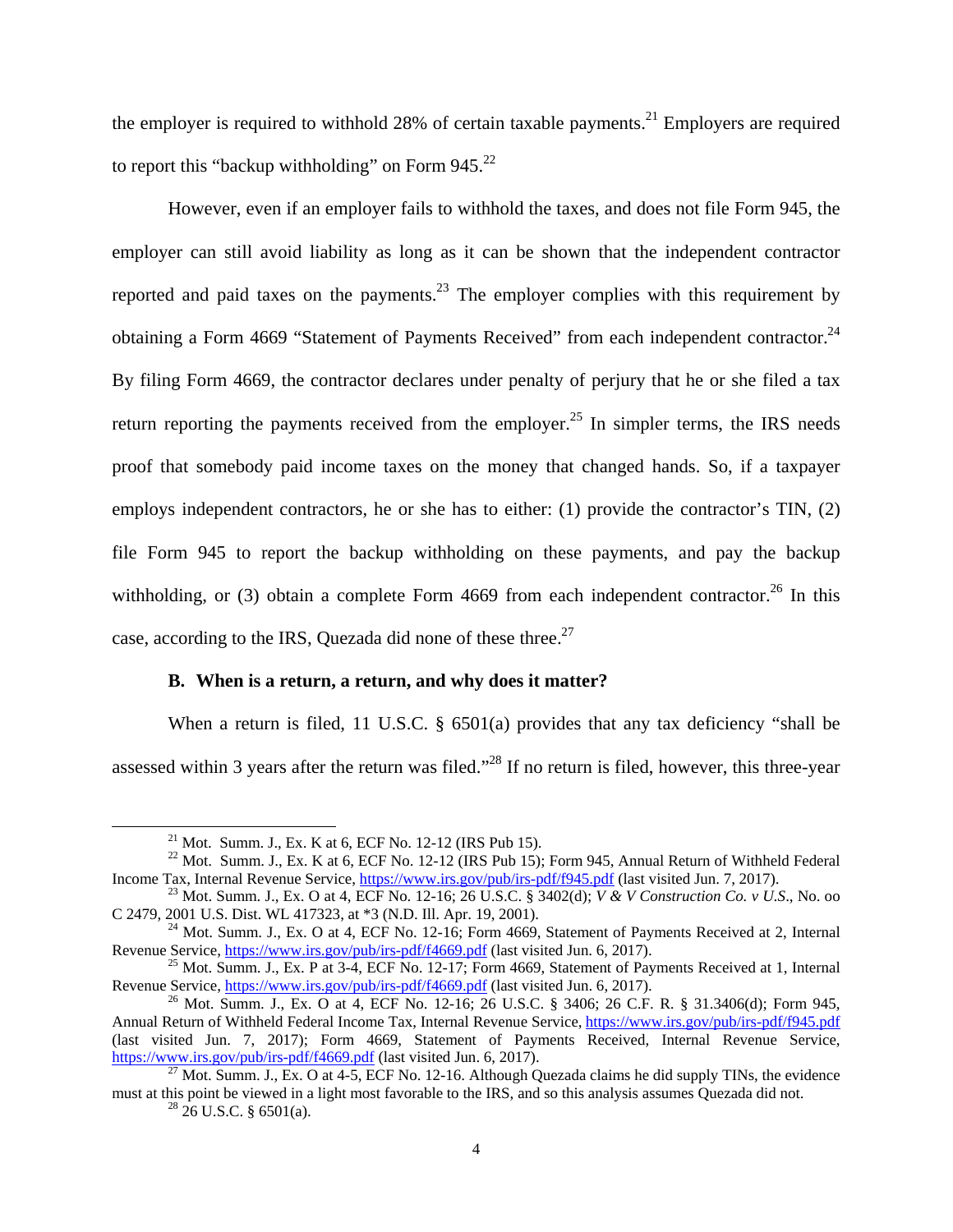limitations period does not apply, and the IRS may assess taxes "at any time" pursuant to §6501(c)(3).<sup>29</sup> Quezada contends that even if he failed to file the correct return (here, Form 945), his Form 1040 fillings were sufficient to trigger the limitations period for assessment.<sup>30</sup> The IRS argues that because Quezada filed no Form 945 returns to report backup withholding, no return was filed that triggered the three-year limitations period, and so the Form 945 liabilities may be assessed "at any time."31 The IRS maintains that because the tax liability at issue is a Form 945 liability, Quezada's 1040 filings are irrelevant to the limitations period for Form 945 tax assessments.<sup>32</sup> So does filing a Form 1040 return trigger the three-year limitations period for assessing liability arising from backup withholding that must be reported on a different form?

A "return" under the limitations statute is simply defined as "the return required to be filed by the taxpayer."<sup>33</sup> No courts have ruled on whether a filed Form 1040 will trigger the three-year limitations period with respect to an unfiled Form 945, but courts have ruled that the limitations period is not triggered where taxpayers failed to file other types of required returns.<sup>34</sup> Specifically, the Supreme Court in *Commissioner of Internal Revenue v. Lane-Wells Co.* addressed whether a filed corporate income tax return would cause the limitations period to run when a personal holding company tax return should have been filed.<sup>35</sup> The Court rejected the taxpayer's argument that a filed corporate income tax return was enough to trigger the statute of limitations for personal holding company taxes, which required a different return.<sup>36</sup> The Court

<sup>&</sup>lt;sup>29</sup> 26 U.S.C. §6501(c)(3) ("In the case of failure to file a return, the tax may be assessed, or a proceeding in court for the collection of such tax may be begun without assessment, at any time.") <sup>30</sup> Mot. Summ. J., ECF No. 12:4-5.

<sup>31</sup> IRS Resp., ECF No. 15:4 (citing 26 U.S. C. §6501(c)(3)).

<sup>32</sup> IRS Resp., ECF No. 15:4.

 $33$  26 USC § 6501(a).

<sup>34</sup> *See* IRS Suppl. Resp., ECF No. 16:2 (listing several cases, but in some of their cited cases the return had a blatant deficiency instead of simply being the incorrect form (in one, the taxpayer crossed out the "under penalty of perjury" line)). 35 *Comm'r v. Lane-Wells Co.,* 321 U.S. 219, 220 (1944). 36 *Id.* at 224.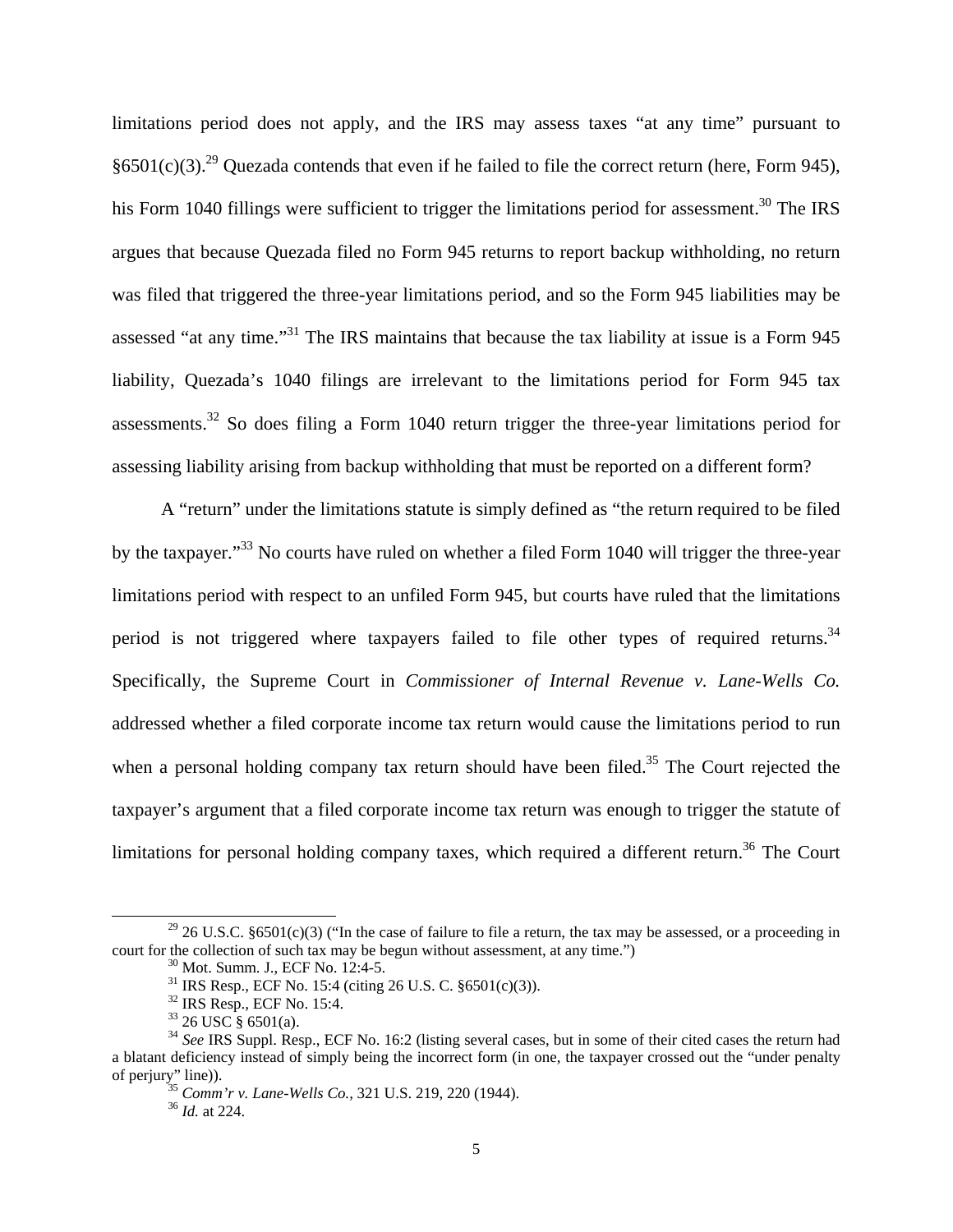reasoned that the taxpayer was "under liabilities for two taxes and under an obligation to file two returns. . . ."37 In finding that the assessment was not barred, the Court articulated that the statute of limitations does not begin to run if a taxpayer files a return different from the required return and the filed return is insufficient to "show the facts on which liability would be predicated."<sup>38</sup>

In *Springfield v. United States*, the Ninth Circuit held that filing Form 1099 did not start the limitations period running where the taxpayer was required to file Forms 940 and 941.<sup>39</sup> In that case, the taxpayer owned a used car business.40 Because he believed that his car salesmen were independent contractors, and not employees, $^{41}$  he filed Forms 1099 for them, instead of Forms 940 or 941, which are required for employees.<sup>42</sup> The IRS determined that the salesmen should have been considered employees.<sup>43</sup> Thus, it assessed the taxpayer with withholding taxes.44 The taxpayer appealed on the grounds that the assessment was barred by the three-year statute of limitations set forth in  $\S 6501(a)$ .<sup>45</sup> The Ninth Circuit narrowed the relevant inquiry to "whether the return filed sets forth the facts establishing liability."<sup>46</sup> The Ninth Circuit then determined that because Form 1099 requests information about nonemployee compensation, while Form 941 requests information about employee compensation, filing a Form 1099 "would not necessarily alert the IRS that the employer/taxpayer is liable for additional taxes," and thus the statute of limitations had not run.<sup>47</sup>

 <sup>37</sup> *Comm'r v. Lane-Wells Co.,* 321 U.S. 219, 222-23 (1944) (distinguishing its holding in *Germantown Trust Co. v. Comm'r*, 309 U.S. 304, 310 (1940) (holding that a return filed on the wrong form but containing all of the necessary tax data was a "return" for purposes of the limitations period)). 38 *Id.* at 223.

<sup>&</sup>lt;sup>39</sup> *Springfield v. United States*, 88 F.3d 750, 752 (9th Cir. 1996).<br><sup>40</sup> *Id.* at 751.<br><sup>41</sup> *Id.*  $\frac{42}{16}$ .

<sup>42</sup> *Id.* 43 *Id.* 44 *Id.* 45 *Id.* 46 *Id.* at 752. 47 *Id.*